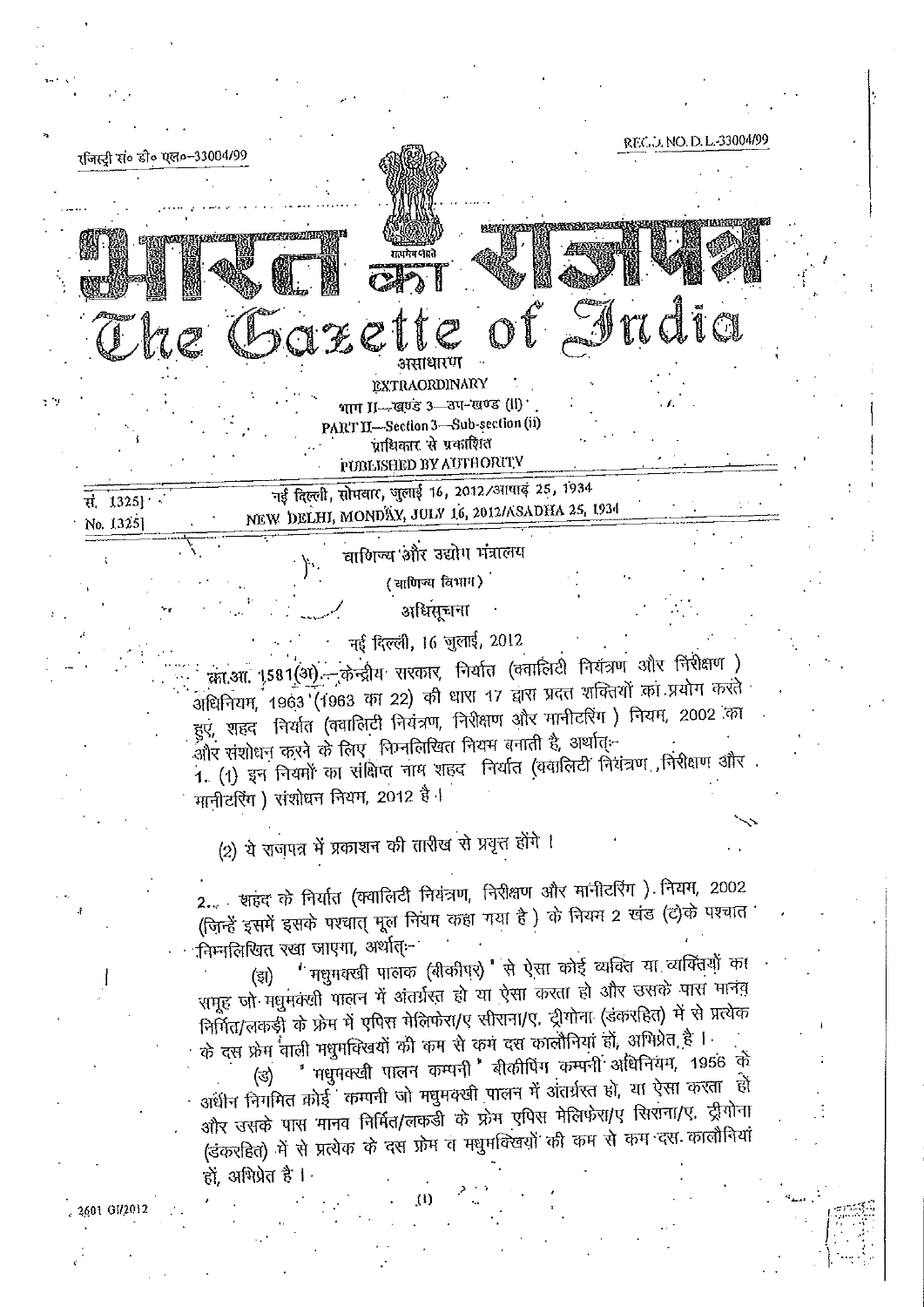THE GAZETTE OF INDIA : EXTRAORDINARY

[PART II-SEC. 3(ii)]

ँ बीकीपिंग फर्म "से स्वांमित्सांधिकार या साझेदारी के आधार पर चलाया ज़ाने (ढ) वाला कोई भी उच्चम जो मधुमकारी पालन में अंतर्ग्रस्त हो या ऐसा करता हो और उसके. पास मानव निर्मित//अकड़ी के छत्तों में प्रयिस में बिर्फ़रा/ए. सिराना/ए ट्रीगोना (उक्तरहित) में से प्रत्येक के वस प्रोम मा मधुमंत्रिखयों की कम से कम दस कालौनियां हैं। अभिप्रेत है ।

(ण) " बीकीप्रिंग स्तहवारी स्सेसाइटी ' से सोसाइटी अधिनियम, 1860 के अंतर्गत रजिस्ट्रीक्रृत कोई गी सह़क्कारी सोसाइटी/सोसाईटी मधुमक्खी पालन में अंतर्ग्रस्त हो या ऐसा करता ही और उसके पास मानव, निर्मित /लकडी के छत्तों में एपिस मेलिफेरा/ए. सिक्षना/ए. ईंग्लोना (डंकरहित) में स्रे प्रत्येक के दस फ़्रेम वा मधुमक्खियों की कम से कम दस कालौनियां हों, अभिप्रेत है ।

चजिन्नद्रीकरण प्राधिकारी 'से बीकीपर/बीकीपिग कम्पनी/बीकीपिंग (त) फर्म/बीकीपिंग सहकारी सोसाइटी को रजिस्ट्रीकृत करने के लिए सक्षम प्राधिकारी द्वारा मान्यता प्राप्त/प्राधिकृत निर्धारित कोई भी प्राधिकारी अभिप्रेत है,

3. मूल नियम के नियम 3 भें निम्नलिखित प्रतिस्थापित किया जाएगा, अर्थात. --

3. अनुपालन का आधारः शहद का क्वालिटी नियंत्रण और निरीक्षण निम्नलिखित के अनुसार किया जाएगा ।

(क) निर्यात किया जाने वाला शहद रजिस्ट्रीकृत बीकीपर और या बीकीपिंग कम्पनी और बीकीपिंग फर्म या बीकीपिंग सहकारी सोसाइटी से उपाप्त किया जाएगा और उसके उत्पादन, भंडारण तथा लाने ले जाने के सभी प्रक्रमों पर उसका रखरखाव, अच्छी विनिर्माण पद्धतियों तथा साफ सफाई की अच्छी पद्धतियों के आधार पर किया जाएगा।

बीकीपर, बीकीपिंग कम्पनी, बीकीपिंग फर्म, बीकीपिंग सहकारी (ख) सोसाइटी का यह प्राथमिक दायित्व होगा कि वह यह सुनिश्चित करे कि निर्यात किए जाने वाले शहद के संग्रहण, भंडारण तथा लाने ले जाने के प्रत्येक प्रक्रम पर साफ सफाई की तथा मधुमक्खी पालन की अच्छी पद्धतियां अपनाई गयी हैं जैसा कि स्वास्थ्य अपेक्षाओं को पूरा करने के लिए इन नियमों में अधिकथित है।

निर्यात किए जाने वाले शहद का निरीक्षण, यह सुनिश्चित करने की दृष्टि से  $(n)$ किया जाएगा कि वह इस अधिनियम की धारा 6 के अधीन केन्द्रीय सरकार द्वारा मान्यता दी गयी विशिष्टताओं के अनुरुप है,

(i) यह सुनिश्चित किया जाएगा कि उत्पादन की प्रक्रिया के दौरान नियम 4 के उपनियम 4.1 के अधीन निर्मारित मानकों का अनुपालन किया गया है,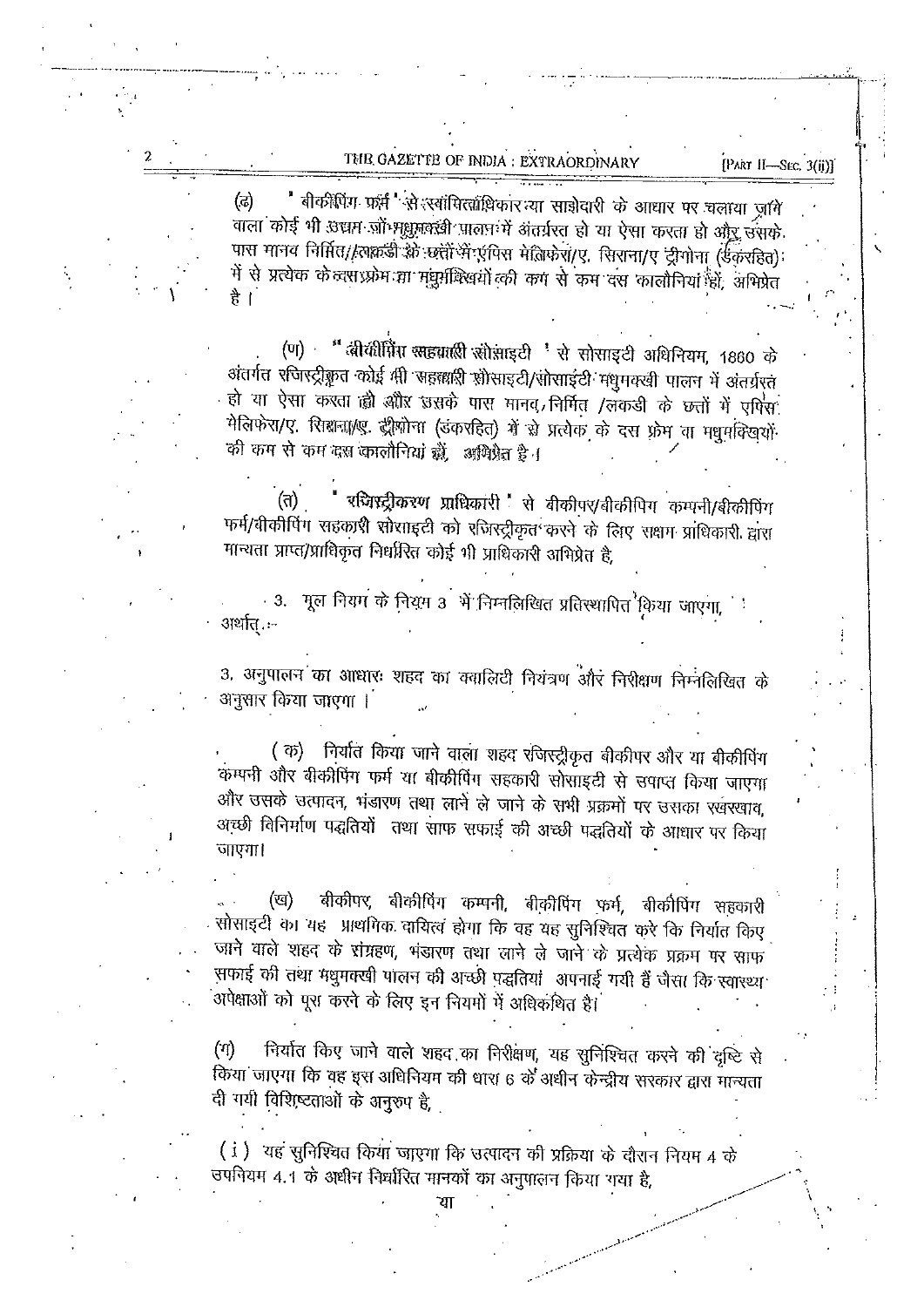[भाग । 1-खण्ड-3(ii)]

नियम 4 के उपनियम 4.2 के अनुसार कार्यान्वित किए गए निरीक्षण  $(i)$ और परीक्षण के आधार पर किया जाएगा।

4. मूल नियमों के नियम 4 में,-

( क) उपनियम (4.1) के लिए निम्नलिखित रखा जाएगा, अर्थात

- " 4.1 मियम 3 के उपनियम (ग) का खंड (i) के अनुपालन के लिए अपनाई . सथी प्रक्रिया इस प्रकार होगी:−

(1) स्थापन का यह प्राथमिक दायित्व होगा कि वह यह सुनिश्चित करे की निर्यात के लिए आशयित शहद का उत्पादन, भंडारण और परिवहन के सभी प्रक्रमों पर अच्छी स्वास्थ्यकर पध्दति और अच्छी विनिर्माणकारी अवस्थाओं में प्रसंस्करण और रखरखाव किया गया है। जिससे कि वह उत्पाद अधिनियम की धारा 6 के अधीन केन्द्रीय सरकार द्वारा जारी किए गए आदेशा में दिए गए विनिर्देशों की पुष्टि हो।

(ख) उपनियम (3) में, जहाँ भी रथापना शब्द है, उसके स्थान पर निम्नलिखित रखा जाएगा, अर्थात

बीकीपर, बीकीपिंग कम्पनी, बीकीपिंग फर्म, बीकीपिंग सहकारी सोसाइटी, स्थापन<sup>"</sup>

उपनियम 7 के लिए निम्नलिखित रखा जाएगा, अर्थात्  $(\pi)$ 

' ( 7 ) बीकीपर, बीकीपिंग कम्पनी, बीकीपिंग फर्म, बीकीपिंग सहकारी सोसाइटियों द्वारा मधुमक्खी पालन की अच्छी पध्दितयां अपनाई जा रही हैं तथा स्थापना द्वारा उत्पादन, भंडारण तथा शहद को लाने ले जाने के प्रत्येक प्रक्रम के दौरान अच्छी उत्पादन पद्धतियां अपनाई जा रही हैं, यह सुनिश्चित करने के लिए सक्षम प्राधिकारी बीकीपर, बीकीर्पिंग कम्पनी, बीकीपिंग फर्म, बीकीपिंग सहकारी सोसाइटी स्थापनों की नियमित मानीटरिंग करेगा। इस योजना की प्रभावी मानीटरिंग के लिए परिषद इस संबंध में आवश्यक अनुदेश जारी करेगी:-

(घ) उपनियम (8) के पश्चात्, निम्नलिखित रखा जाएगा, अर्थात्

(9) बीकीपर, बीकीपिंग कम्पनी, बींकीपिंग फर्म, बीकीपिंग सहकारी सोसाइटी तथा स्थापमाओं का निरीक्षण तथा मानीटरिंग करने के लिए बीकीपर, बीकीपिंग कम्पनी, बीकीपिंग फर्म, बीकीपिंग सहकारी सोसाइटी स्थापनों से संबंधित अभिलेखों तक हर समय संक्षम प्राधिकारी की अबाध पहुँच होगी, जिससे इस अधिसूचना की अपेक्षाओं का अनुपालन सुनिश्चित किया जा सके ।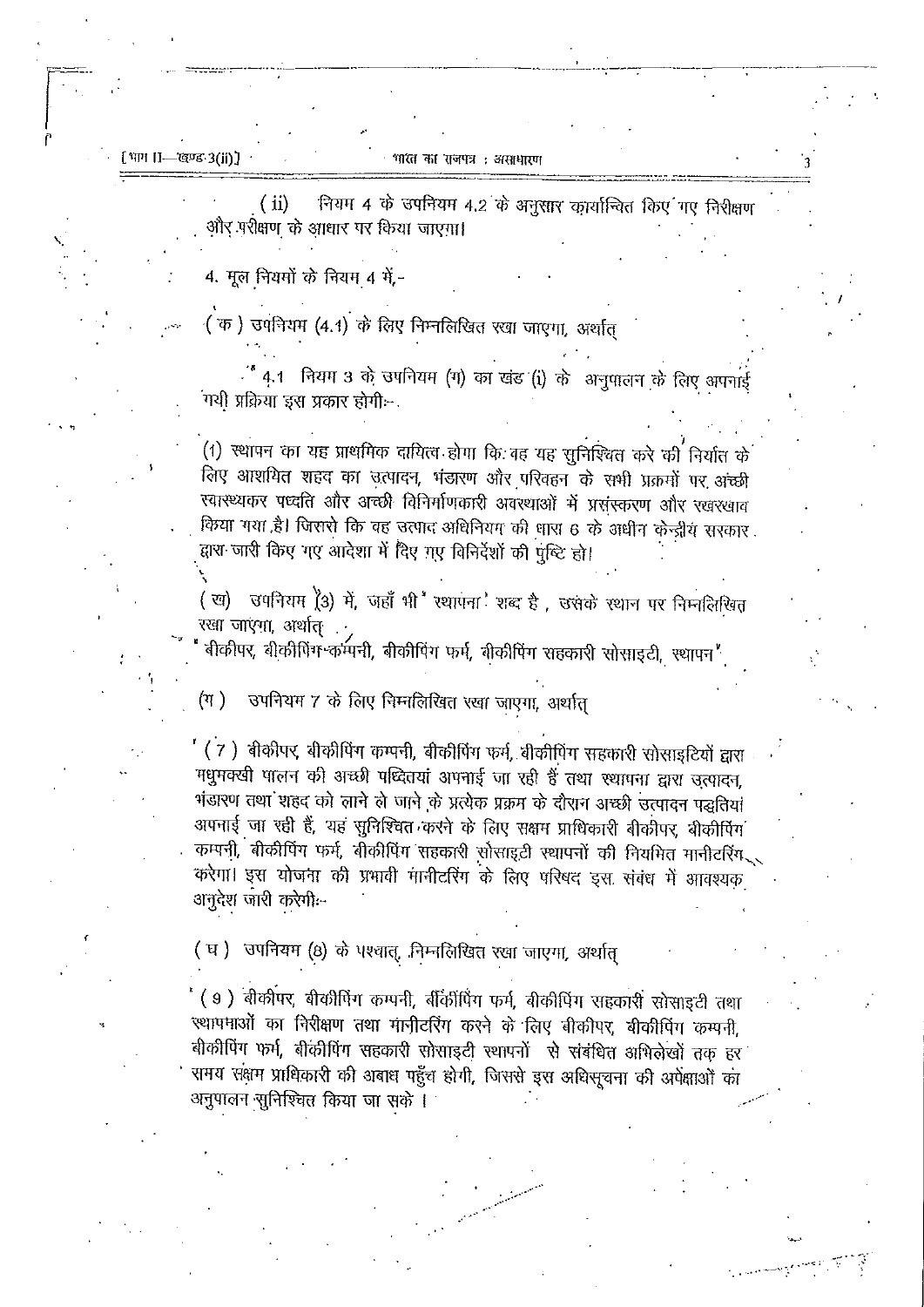TTHE GAZETTE OF INDIA : EXTRAORDINARY

4

गए।

(इ) उपनियम 4:2 में शीर्षक "(मिरीक्षण की प्रक्रिया नियम 3 के खंड (ख) के अनुसार होगी" - के स्थान पर मिलंलिखित रखा जाएगा, अर्थात-

निरीक्षण की प्रक्रिया नियम 3 को उपनियम (ग) के खंड (ii) के अनुसार कार्यान्वित

[फा. सं. 2/48/2011-निर्यात निरीक्षण] डी. एस. ढेंसी, संयुक्त सचिव

हिष्पूर्ण :- गूल नियम भारत के सम्बम्न असाधारण अधिसूचना सं. का0आ0 277 (ई) तारीख 04 मार्च, 2002 और खं0 का0आ0 1444 द्वारा प्रकाशित किए गए और बाद में दिनांक 19 दिसम्बर, 2003 की अधिसूचना सं0का0आ0 1245 दिनांक 14 मई, 2004 तथा अधिसूचना सं0 का0आ0 1518 दिनांक 16 जून, 2008 के द्वारा संशोधित किए

## MINISTRY OF COMMERCE AND INDUSTRY (Department of Commerce)

## NOTIFICATION

New Delhi, the 16th July, 2012

 $\mathcal{B}$ , O. 1881( $\mathcal{E}$ ). In exercise of the powers conferred by section 17 of the Export (Quality Control and Inspection) Act, 1963 (22 of 1963), the Central Government hereby makes the following rules further to amend the Export of Honey (Quality Control, Inspection and Monitoring) Rules, 2002: -

- These rules may be called the Export of Honey (Quality Control, Inspection and Monitoring) Amendment Rules, 2012.  $1. (1)$ 
	- They shall come in force from the date of their publication in the Official  $(2)$ Gazette.
- In the Export of Honey (Quality Control, Inspection and Monitoring) Rules, 2002, (hereinafter referred to as the principal rules), in rule 2, after clause (k), the 2. following shall be inserted, namely:-
	- "Bee Keeper" means any individual or group of individuals, involved in and practicing beekeeping and having at least ten honey bee colonies, each of  $^{\prime\prime}$ (i) ten frames, of Apis mellifera / A. cerana / A. trigona (Stingless), in manmade / wooden beenives;
	- "Beekeeping Company" means any company incorporated under the Companies Act 1956, involved in and practicing beekeeping and having at  $(m)$ least ten honey bee colonies, each of ten frames, of Apis mellifera  $\tilde{l}$  A. cerana / A. trigona (Stingless), in manmade / wooden beehives;
	- "Beekeeping Firm" means any enterprise run under proprietorship or partnership basis, involved in and practicing beekeeping and having at least . (n) ten honey bee colonies, each of ten frames, of Apis meilifera / A. cerana / A. trigona (Stingless), in manmade i wooden beehives;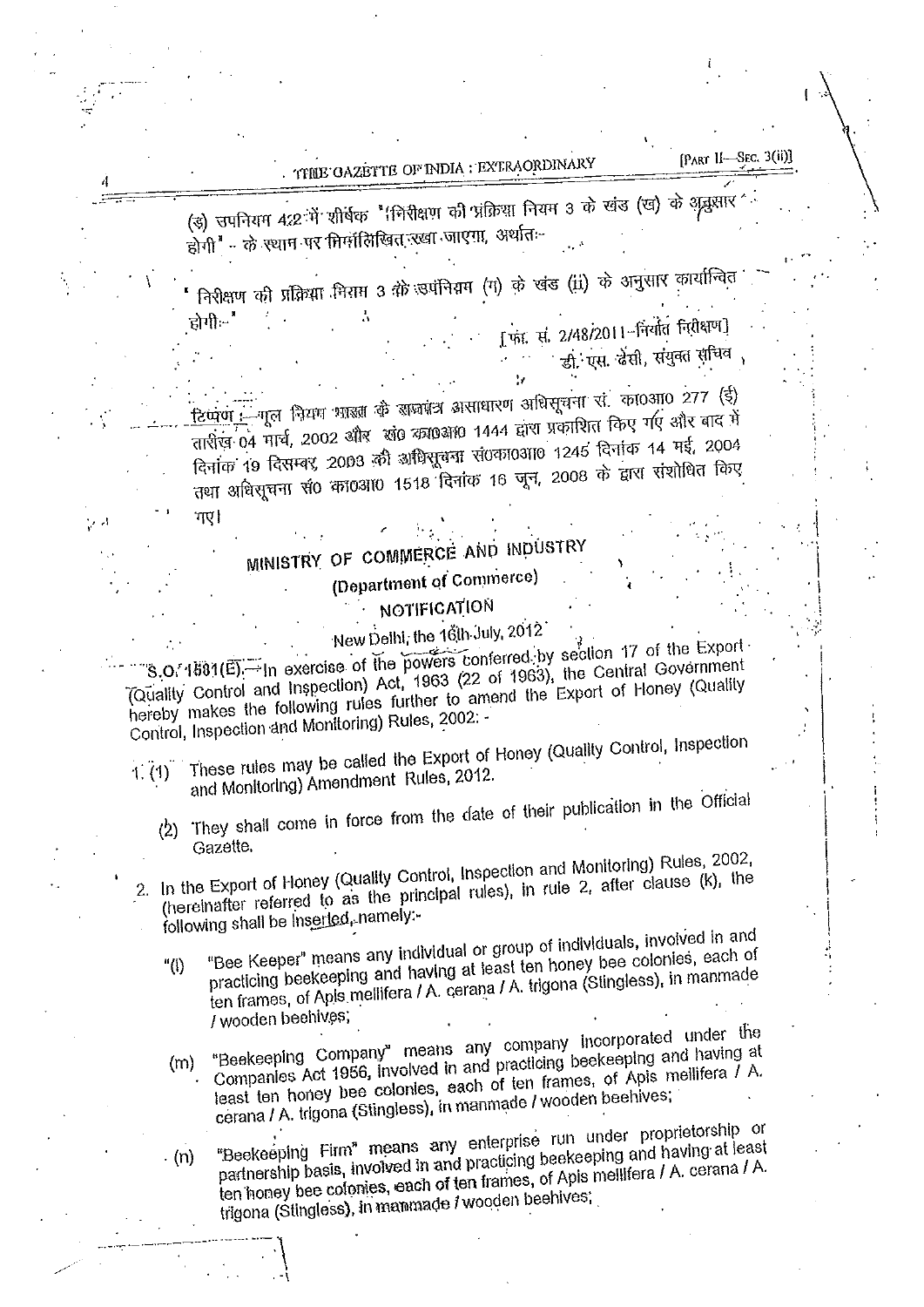भारत का राजपत्र : असाधारण

"Beekeeping Cooperative Society" means any Cooperative Society / Society registered under the Societies Act 1860, involved in and practicing beekeeping and having at least ten honey bee colonies, each of ten frames, of Apis mellifera / A. cerana / A. trigona (Stingless), in manmade / wooden beehives:

"Registering Authority" means any authority recognised / authorised / designated by the Competent Authority to register Bee Keeper / Beekeeping  $(\rho)$ Company / Beekeeping Firm / Beekeeping Cooperative Society.".

3. In the principle rules, for rule 3, the following shall be substituted, namely:-.

Basis of Compilance. The quality control and Inspection of honey shall be carried out as follows:-

(a) The honey intended for export shall be procured from registered Bee Keeper and or Beekeeping Company and or Beekeeping Firm and or Beekeeping Cooperative Society and handled at all stages of production, storage and transport based on good manufacturing practices (GMP) and good hygienic practices (GHP).

(b) It is primary responsibility of the Bee Keeper, Beekeeping Company, Beekeeping Firm, Beekeeping Cooperative Society to ensure that honey intended for export is collected and handled at all stages of collection, storage and transportation following good hygienic practices and good beekeeping practices so as to meet the health requirements laid down under these rules.

- (c) Inspection of Honey Intended for export shall be carried out with a view to ensuring that the same conforms to the specifications recognised by the Central Government under section 6 of the Act either
	- by ensuring that during the process of production, measures  $(i)$ stipulated under sub rule 4.1 of rule 4 are complied with;

on the basis of inspection and testing carried out in accordance with  $(ii)$ sub rule  $4:2$  of rule  $4."$ .

4. In the principal rules, in rule 4,-

(a) for sub-rule (4.1), the following shall be substituted, namely:-

"4.1 The procedure to be followed for compliance under clause (i) of sub rule (c) of rule 3 shall be as under:-

(1) It is the primary responsibility of the establishment to ensure that honey intended for export is processed and handled at all stages of production, storage and transport following good hygienic practices and good manufacturing practices so as to ensure that the same conforms to the specifications given in the order by the Central Government under section 6 of the Act.";

 $26014912 - 2$ 

[भाग 11-खण्ड 3(ii)]

 $(0)$